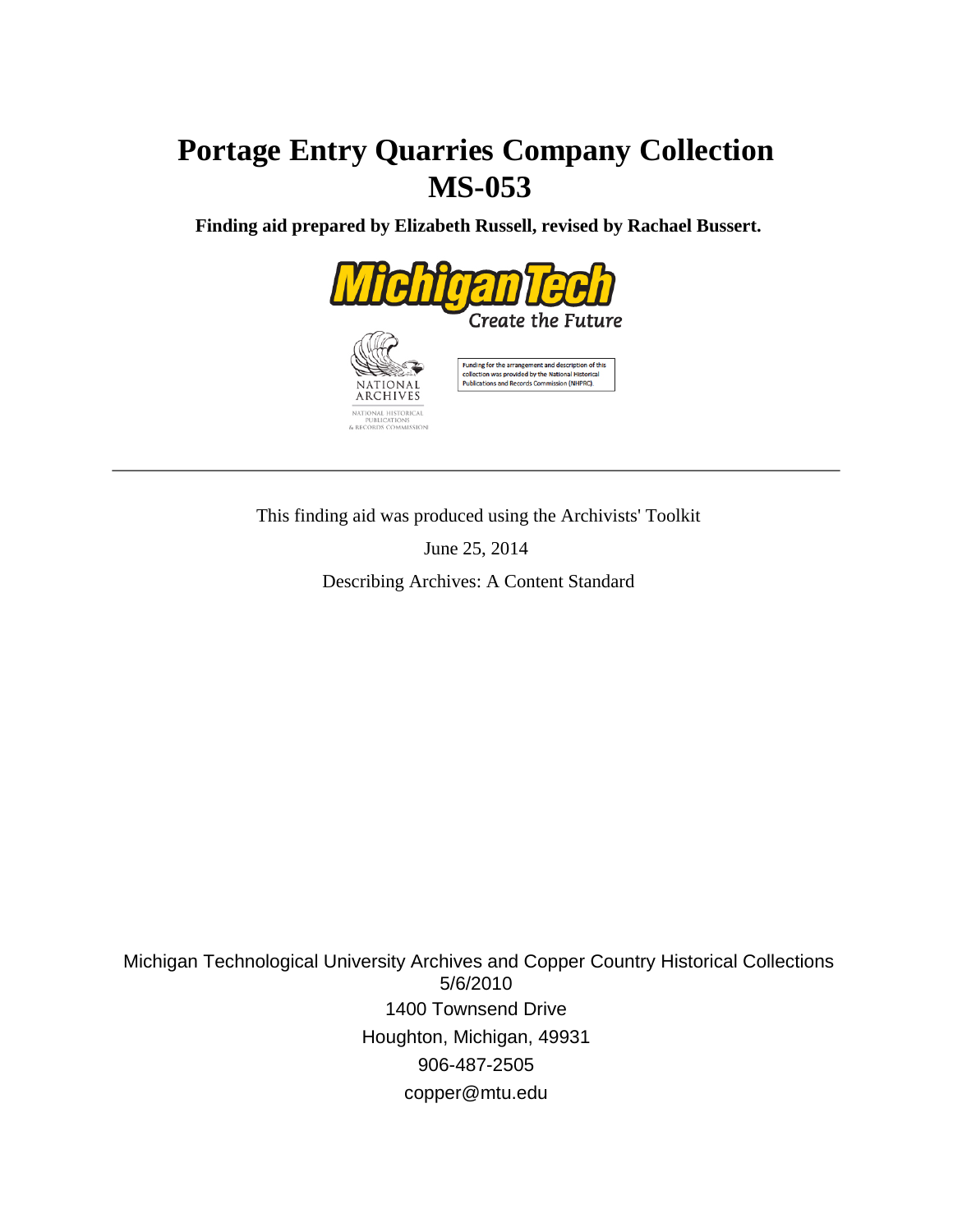# **Table of Contents**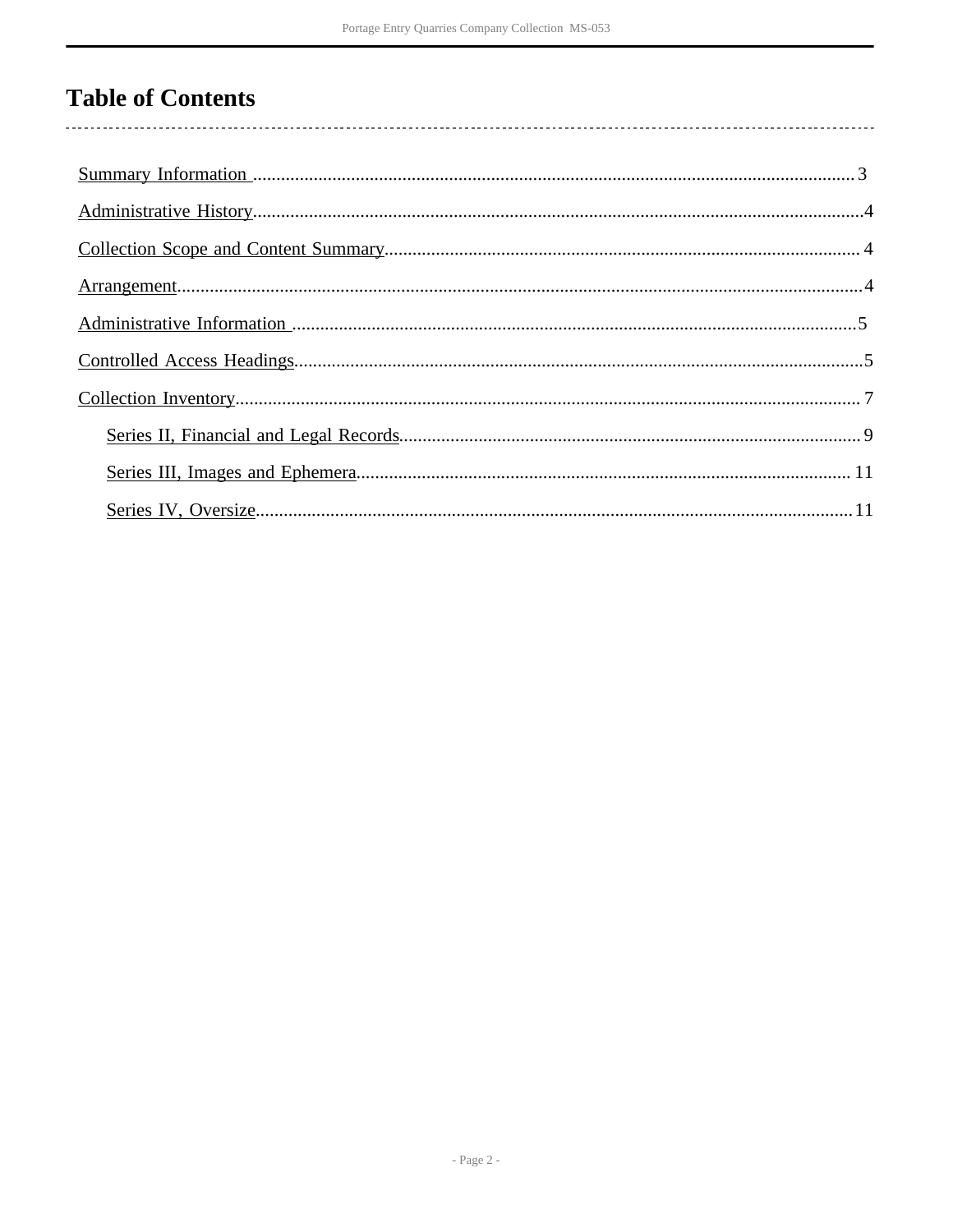# <span id="page-2-0"></span>**Summary Information**

 $\overline{a}$ 

| <b>Repository</b>               | Michigan Technological University Archives and Copper Country<br><b>Historical Collections</b>                                                                                                                                                                                             |
|---------------------------------|--------------------------------------------------------------------------------------------------------------------------------------------------------------------------------------------------------------------------------------------------------------------------------------------|
| <b>Title</b>                    | Portage Entry Quarries Company Collection                                                                                                                                                                                                                                                  |
| Date [bulk]                     | Bulk, 1891-1908                                                                                                                                                                                                                                                                            |
| Date [inclusive]                | 1853; 1891-1918                                                                                                                                                                                                                                                                            |
| <b>Extent</b>                   | 3.48 cubic feet 7 manuscript boxes, 5 oversize folders                                                                                                                                                                                                                                     |
| Language                        | English                                                                                                                                                                                                                                                                                    |
| <b>Language of Material</b>     | English                                                                                                                                                                                                                                                                                    |
| <b>Mixed materials [Folder]</b> | 66 O-66 P                                                                                                                                                                                                                                                                                  |
| <b>Mixed materials [Box]</b>    | $1 - 7$                                                                                                                                                                                                                                                                                    |
| <b>Mixed materials [Folder]</b> | 53 M-53 O                                                                                                                                                                                                                                                                                  |
| <b>Abstract</b>                 | Collection, 1893-1918, of the Portage Entry Quarries Company of<br>Jacobsville, Michigan. Includes business correspondence, ledger books,<br>maps and photographs. The bulk of this collection relates to James W.<br>Wyckoff's tenure as superintendent of the Portage Entry Quarries Co. |

#### **Preferred Citation**

MS-053, Portage Entry Quarries Company Collection, Michigan Technological University Archives and Copper Country Historical Collections, Houghton, Michigan.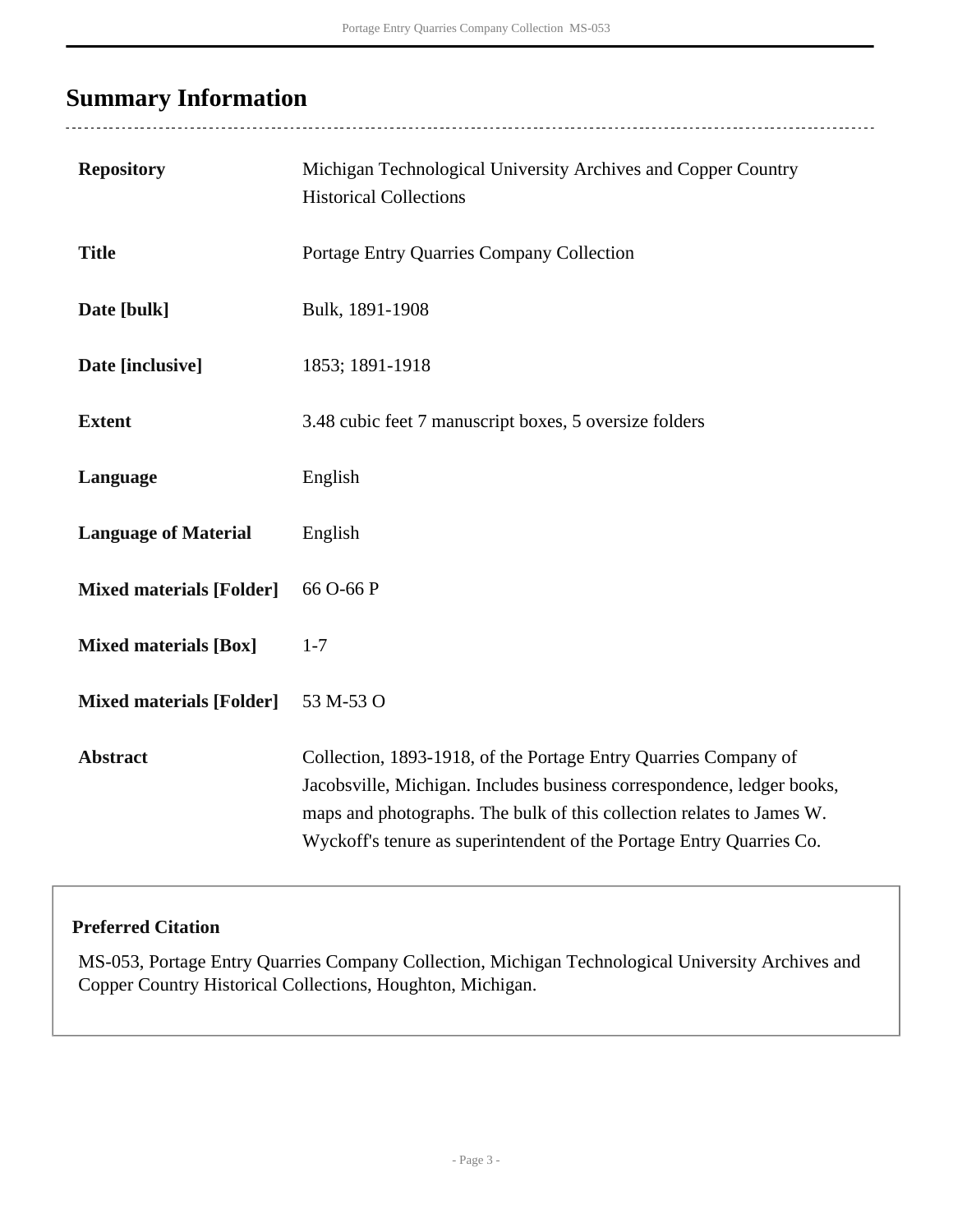## <span id="page-3-0"></span>**Administrative History**

An extensive deposit of reddish brown and white stone, called Potsdam or Lake Superior sandstone, outcrops along the eastern shore of the Keweenaw Peninsula. George Craig, Senior, first identified the rock's potential commercial value in the late 1860s or early 1870s, according to different reports. Despite the quality of the sandstone, Craig was unable to develop the necessary capital to open and operate a successful quarry. In 1883, John Henry Jacobs, for whom the village of Jacobsville is named, obtained a lease on the Craig property and began quarrying operations as Furst, Jacobs and Company. Jacobs' other regional business interests included Wolf & Company Quarry in Marquette, later called the Marquette Brownstone Company. Jacobs' father-in-law, Peter Wolf, marketed the attractive Keweenaw stone, which came to be known as Jacobsville sandstone, in Chicago. The stone was a desirable building material and was used extensively in residential and commercial buildings throughout the United States. Jacobs maintained a financial interest in the Keweenaw quarrying industry until 1902. At one time there were four quarries operating at Portage Entry. By 1899, Furst, Jacobs & Co., which bought out a number of small operations through the years, and Portage Red Stone Company merged and reorganized as the Portage Entry Quarries Company. By 1919, the best beds of stone that could be economically removed were depleted, and large scale quarrying operations ceased at Jacobsville. During the days of peak production, the sandstone quarries at Portage Entry were the third largest industry in the Copper Country.

### <span id="page-3-1"></span>**Collection Scope and Content Summary**

Business correspondence, ledger books, maps and photographs. The bulk of this collection relates to James W. Wyckoff's tenure as superintendent of the Portage Entry Quarries Co.

### <span id="page-3-2"></span>**Arrangement**

MS-053 is arranged into four series: 1. James W. Wyckoff Correspondence, 2. Financial and Legal Records, 3. Images and Ephemera, and 4. Oversize.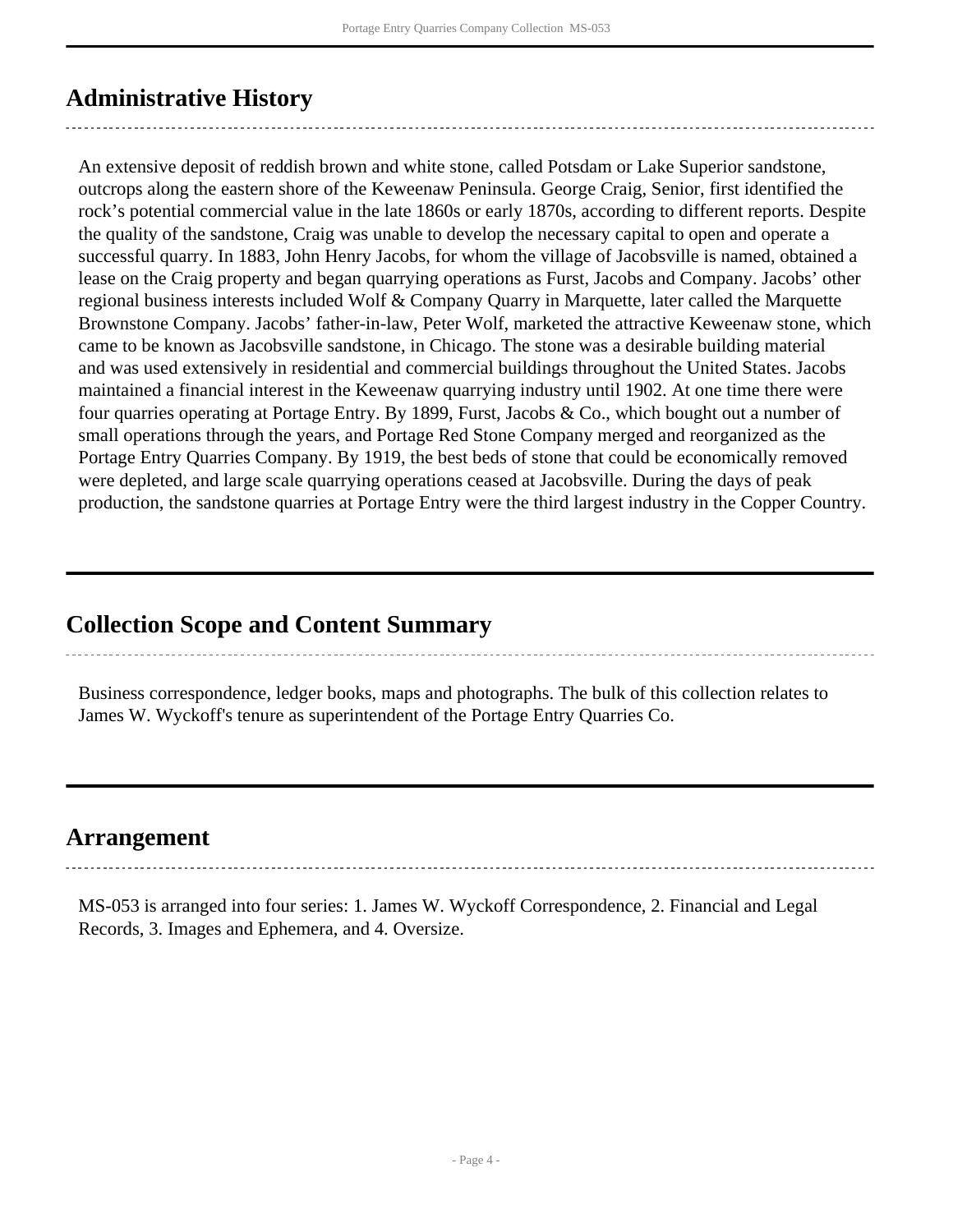## <span id="page-4-0"></span>**Administrative Information**

#### **Publication Information**

Michigan Technological University Archives and Copper Country Historical Collections 5/6/2010

#### **Revision Description**

This collection was processed during the NHPRC funded Detailed Processing project. 8/16/2012

#### **Conditions Governing Access**

Available for use in the Michigan Technological University Archives and Copper Country Historical Collections.

#### **Conditions Governing Use**

Various copying restrictions apply. Guidelines are available from Michigan Technological University Archives & Copper Country Historical Collections.

#### **Acquisition**

Correspondence, account books, journals, day books, and various business records were donated to the Michigan Technological University Archives and Copper Country Historical Collections on October 12, 1981 by the Houghton County Historical Society. A second accession consisting of a letterpress book from Portage Entry Quarries Company was donated by Greg Lusk on July 12, 2004. A final accession consisting of two maps of Furst, Jacobs & Company's property was donated by Karen Hubbard on January 18, 2007.

#### **Processing History**

Elizabeth Russell, 5/6/2010, revised by Rachael Bussert, 8/16/2012.

### <span id="page-4-1"></span>**Controlled Access Headings**

#### **Corporate Name(s)**

• Furst, Jacobs & Company.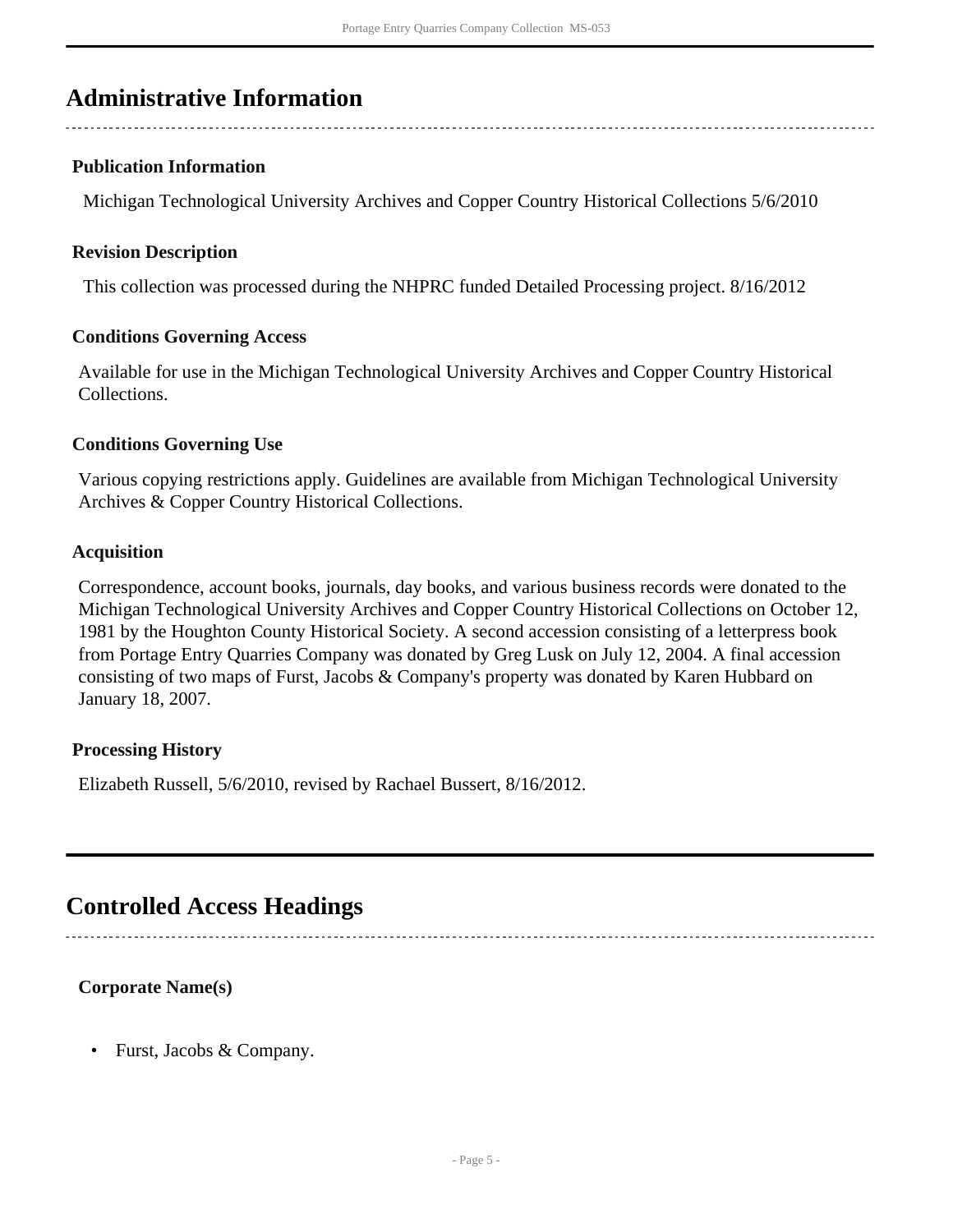- Portage Entry Quarries Co..
- Portage Red Stone Company.

#### **Genre(s)**

- Correspondence
- Financial records
- Maps (Documents)
- Photographs

#### **Geographic Name(s)**

• Jacobsville (Mich.)

#### **Personal Name(s)**

- Jacobs, John Henry, b. 1848
- Wyckoff, James W.

#### **Subject(s)**

- Quarries and quarrying--Michigan--Jacobsville
- Sandstone--Michigan--Jacobsville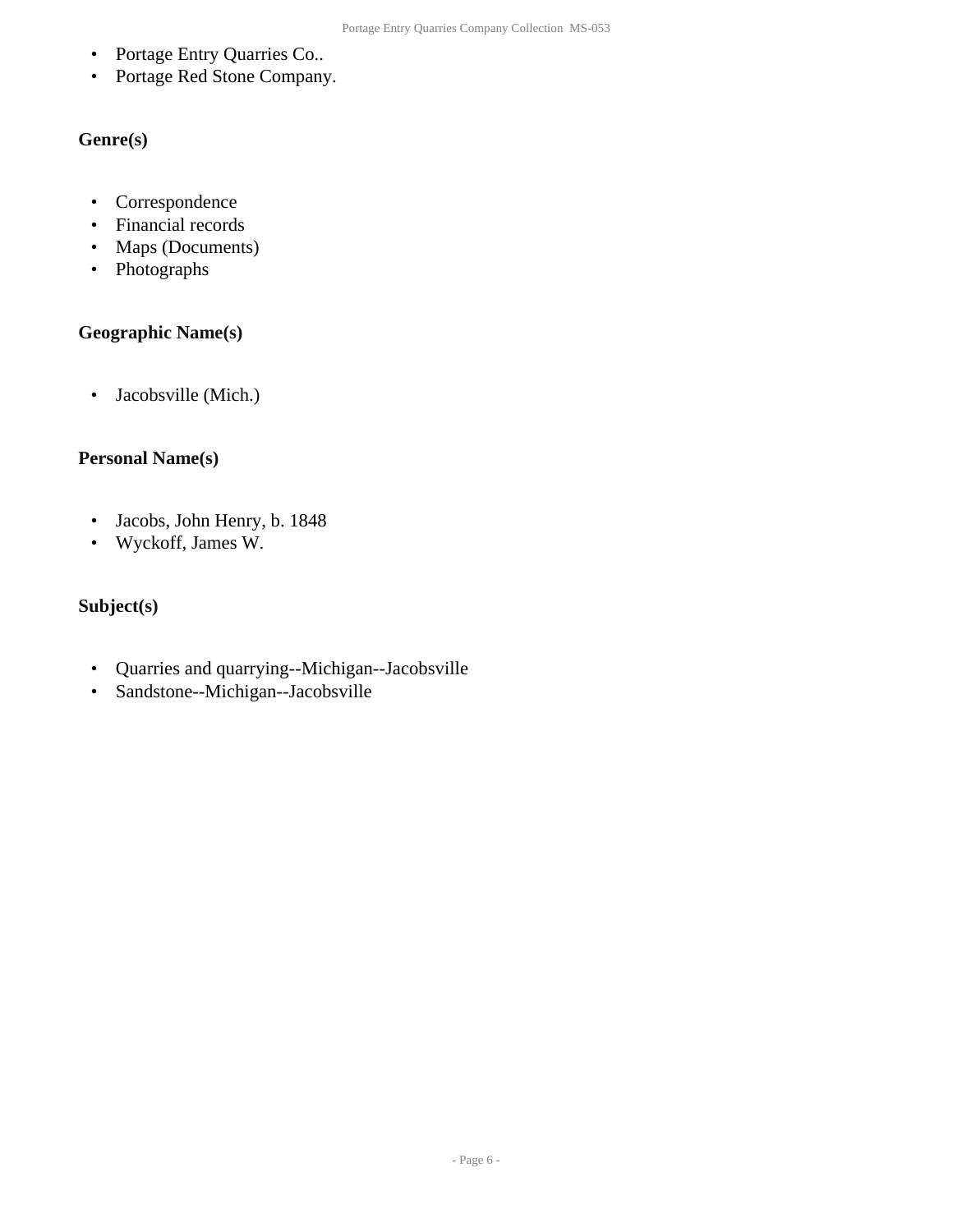# <span id="page-6-0"></span>**Collection Inventory**

**Series I, James W. Wyckoff Correspondence 1902-1909; 1915, 1918 (Bulk, 1902-1908)**

#### **Scope and Contents**

Incoming business correspondence to J.W. Wyckoff, catalogues and brochures, and a letterpress book from the Portage Entries Quarries Company, from May through November of 1893, which includes copies of outgoing letters from H.J. Andrews and J.W. Wyckoff.

|                                   | <b>Box</b>   | <b>Folder</b>  |
|-----------------------------------|--------------|----------------|
| Correspondence 1904-1906          | $\mathbf{1}$ | $\mathbf{1}$   |
| Correspondence 1905-1906          | $\mathbf{1}$ | $\overline{2}$ |
| Correspondence (2 of 3) 1905-1906 | $\mathbf{1}$ | 3              |
| Correspondence (3 of 3) 1905-1906 | $\mathbf{1}$ | $\overline{4}$ |
| Correspondence A-Z (1 of 2) 1906  | $\mathbf{1}$ | 5              |
| Correspondence A-Z (2 of 2) 1906  | $\mathbf{1}$ | 6              |
| Correspondence (1 of 3) 1907      | $\mathbf{1}$ | $\overline{7}$ |
| Correspondence (2 of 3) 1907      | 1            | 8              |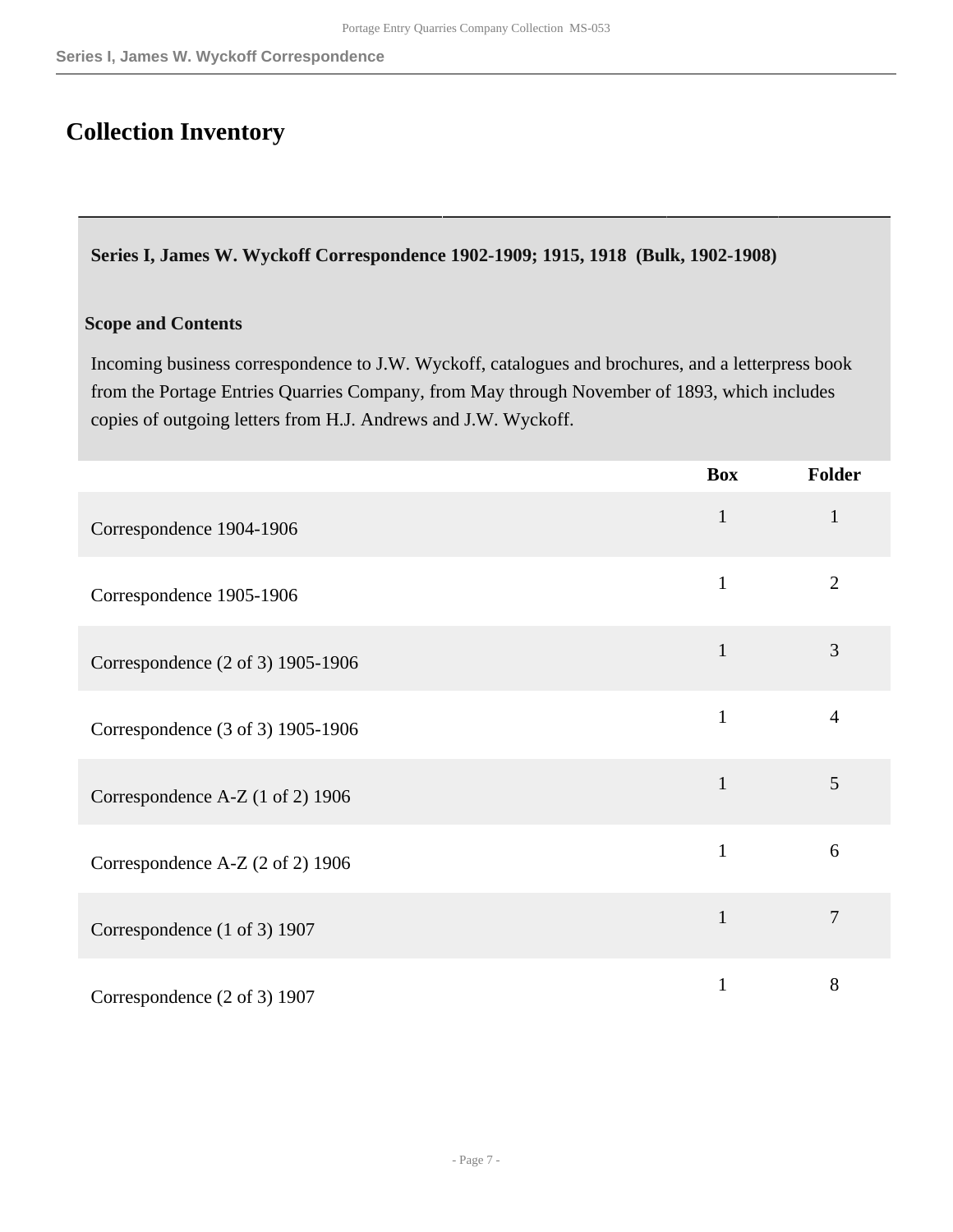#### **Series I, James W. Wyckoff Correspondence**

| Correspondence (3 of 3) 1907                          | $\mathbf{1}$   | 9              |
|-------------------------------------------------------|----------------|----------------|
| Correspondence 1854; 1894-1898                        | $\overline{2}$ | $\mathbf{1}$   |
| Correspondence 1887-1900                              | $\overline{2}$ | $\overline{2}$ |
| Correspondence App. 1901-1904                         | $\overline{2}$ | 3              |
| Correspondence 1905-1907                              | $\overline{2}$ | $\overline{4}$ |
| Correspondence (1 of 2) 1908-1909                     | $\overline{2}$ | 5              |
| Correspondence (2 of 2) 1908-1909                     | $\overline{2}$ | 6              |
| Correspondence 1915, 1918                             | $\overline{2}$ | $\overline{7}$ |
| Brochures and Reports 1902, 1903                      | $\overline{2}$ | 8              |
| Correspondence with Chicago Office (1 of 3) 1908-1909 | 3              | $\mathbf{1}$   |
| Correspondence with Chicago Office (2 of 3) 1908-1909 | 3              | $\overline{2}$ |
| Correspondence with Chicago Office (3 of 3) 1908-1909 | 3              | 3              |
|                                                       | <b>Box</b>     | <b>Volume</b>  |
| Letterpress Book 1893                                 | 5              | $\mathbf{1}$   |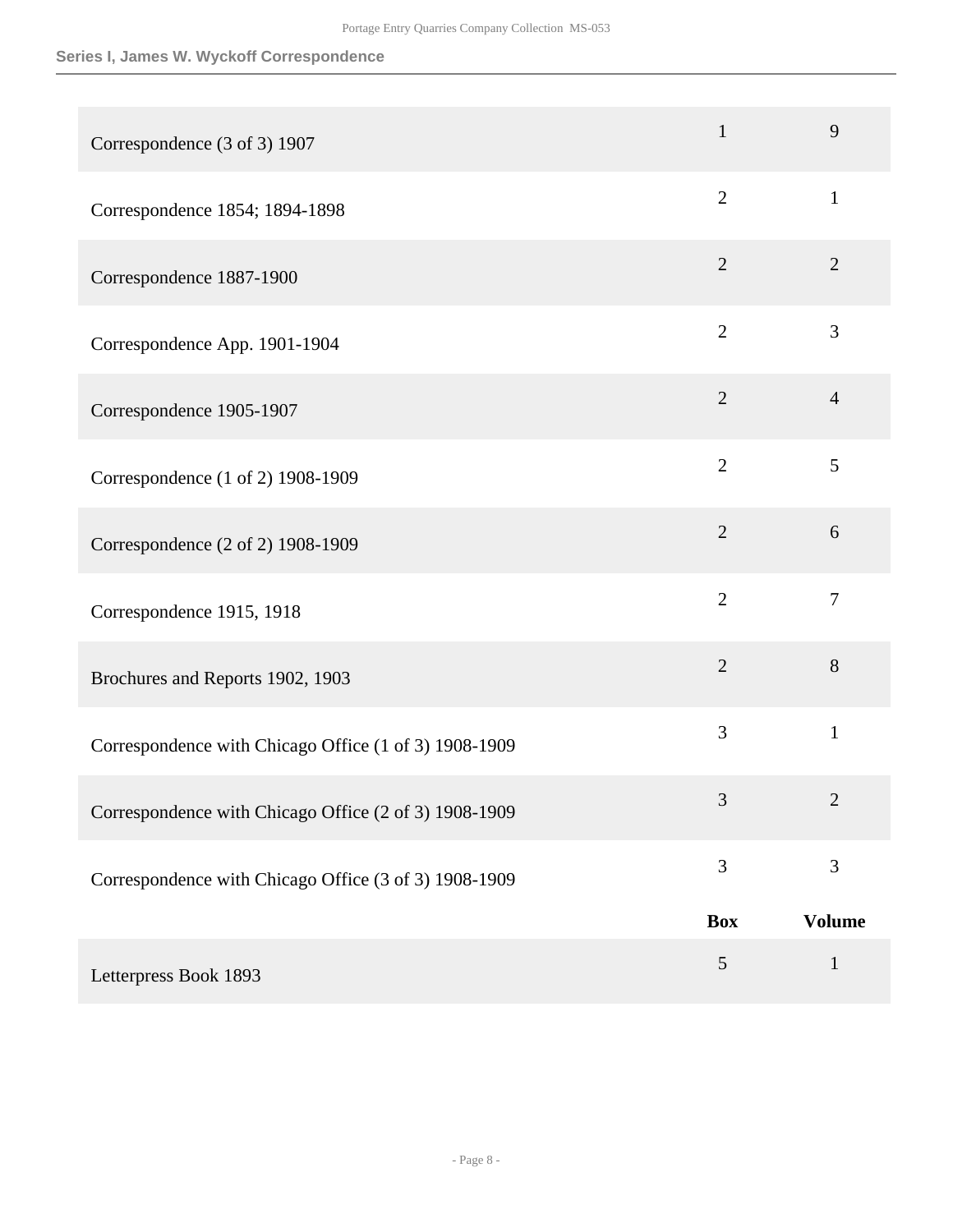#### <span id="page-8-0"></span>**Series II, Financial and Legal Records 1893-1908; 1918, 1919 (Bulk, 1904-1908)**

#### **Scope and Contents**

Documentation relating to property owned and leased by the Portage Entry Quarries Company, as well as documentation about stocks owned by J.W. Wyckoff, time books, quarry notes, deposit books, agreements, inventories, invoices, financial statements, a journal of payments, and a Day Book for Traverse Bay Redstone Co. and Portage Entry Quarries Company.

|                                                                   | <b>Box</b>     | Folder         |
|-------------------------------------------------------------------|----------------|----------------|
| Lease and Deed Documentation 1901, 1906                           | $\overline{2}$ | 9              |
| Bill of Lading 1903-1906                                          | $\overline{2}$ | 11             |
| Stocks 1902-1908                                                  | $\overline{2}$ | 12             |
| Various Books (Times Books, Grocery Charge Book) 1895, 1899, 1901 | 3              | $\overline{4}$ |
| Various Books (Time Books, Quarry Notes) 1890-1897; 1901, 1904    | 3              | 5              |
| Time Books 1891, 1907, 1908                                       | $\overline{3}$ | 6              |
| Time Books 1907, 1908                                             | $\overline{3}$ | $\overline{7}$ |
| Deposit Books and Notebook 1890, 1899; 1904-1906                  | $\overline{4}$ | $\mathbf{1}$   |
| Agreements 1903-1904; 1906                                        | $\overline{4}$ | $\overline{2}$ |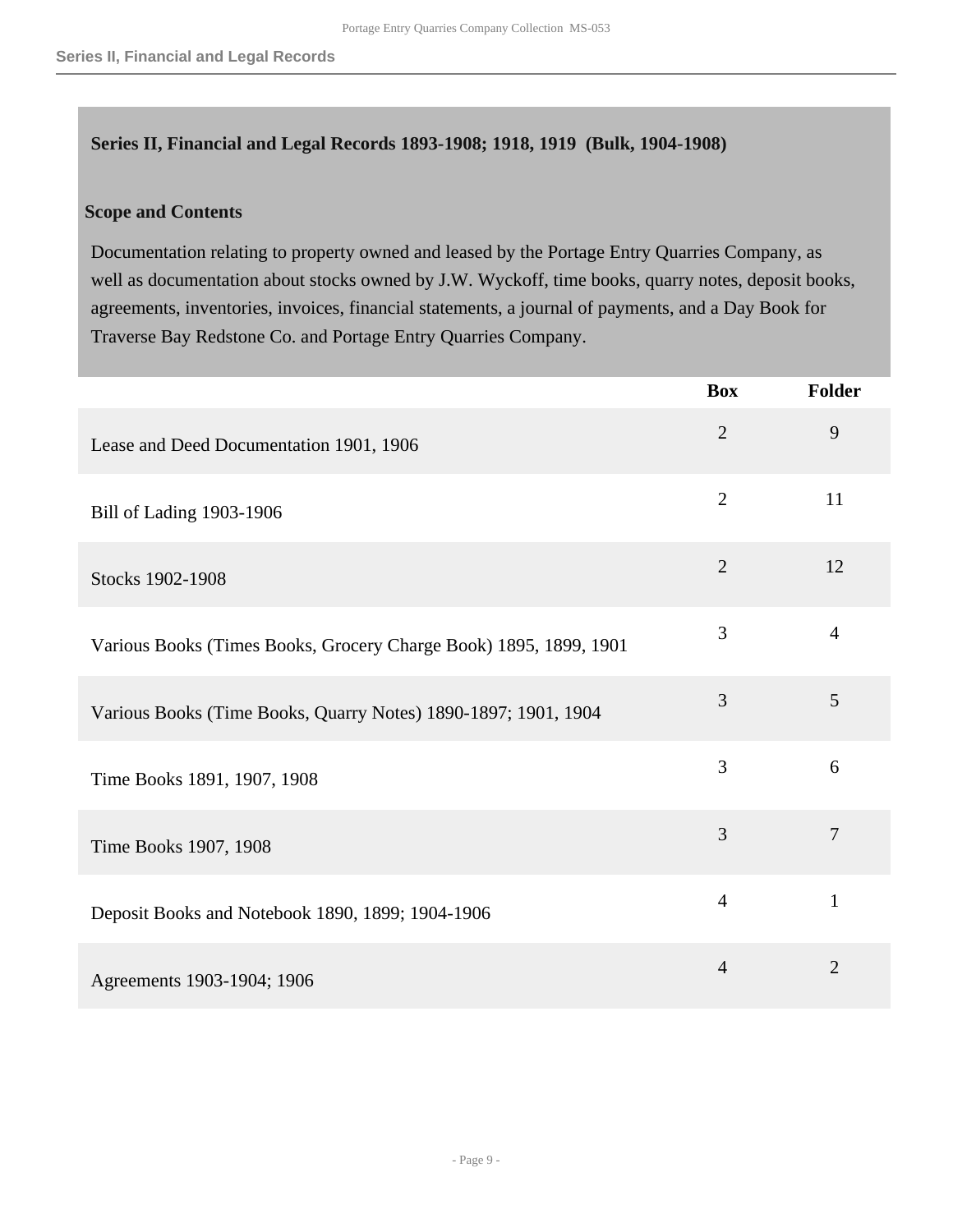| Returned Checks 1897, 1898                                                       | 4              | 3              |
|----------------------------------------------------------------------------------|----------------|----------------|
| Invoices and Receipts (1 of 2) 1896, 1897; 1903-1906                             | $\overline{4}$ | $\overline{4}$ |
| Invoices and Receipts (2 of 2) 1906-1908; 1918, 1919                             | $\overline{4}$ | 5              |
| Financial Statements 1903-1904; 1909                                             | 5              | $\mathbf{1}$   |
| <b>Invoices 1907-1908</b>                                                        | 5              | $\overline{2}$ |
| Inventories (1 of 3) 1901, 1903, 1905, 1907                                      | 5              | 3              |
| Inventories (2 of 3) 1904                                                        | 5              | $\overline{4}$ |
| Inventories (3 of 3) 1904                                                        | 5              | 5              |
|                                                                                  | <b>Box</b>     | <b>Volume</b>  |
|                                                                                  |                |                |
| Personal and Business Expenditures Ledger 1904-1905                              | 6              | $\mathbf{1}$   |
| Journal of Payments Jan 1904-Jan 1908                                            | 6              | $\overline{2}$ |
| Small Journal of Payments 1893-1896                                              | 7              | $\mathbf{1}$   |
| Day Book for Traverse Bay Redstone Co. & Portage Entry Quarries<br>Co. 1902-1905 | 7              | $\overline{2}$ |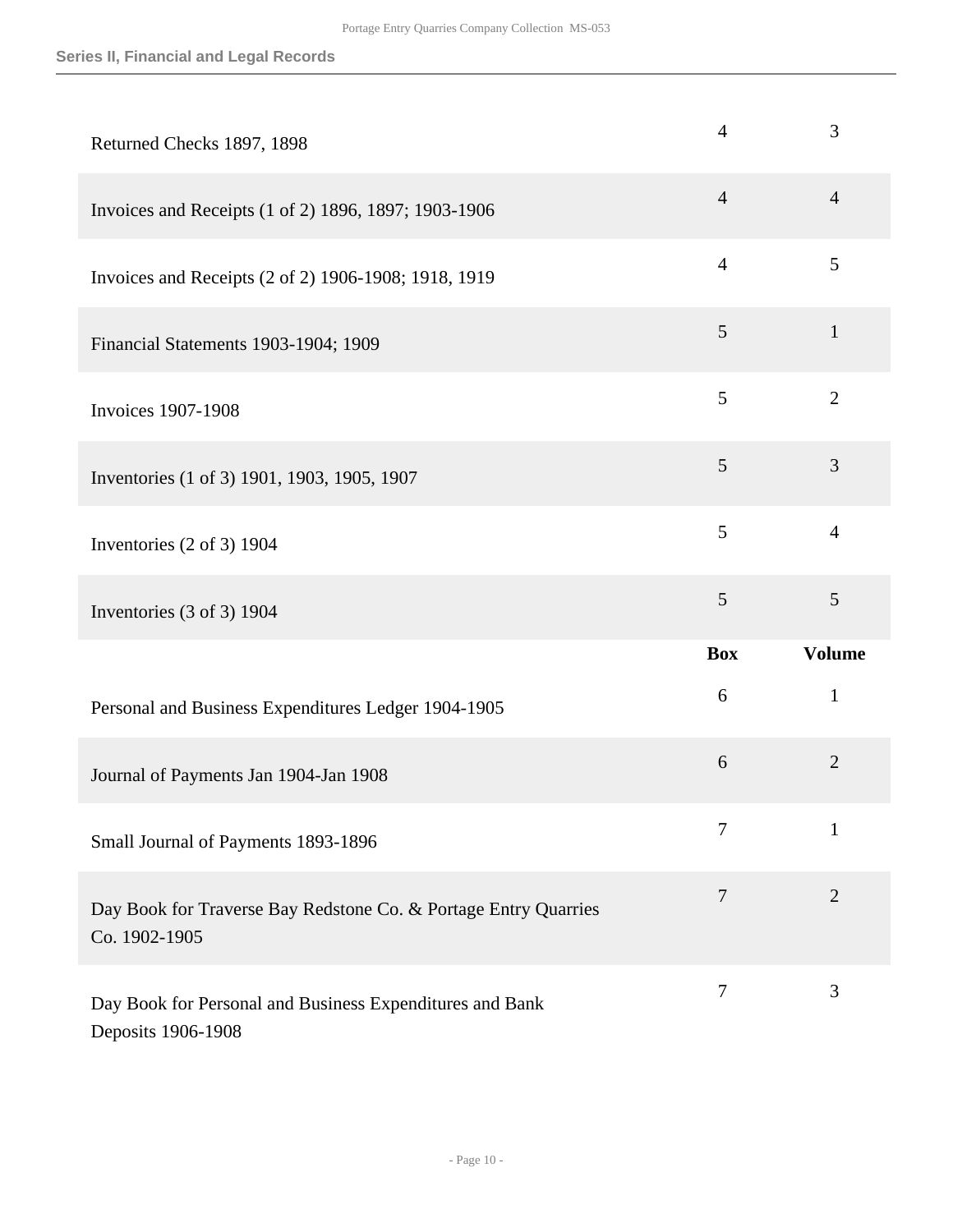<span id="page-10-1"></span><span id="page-10-0"></span>

| Day Book for J.W. Wyckoff Expenditures 1906                                                                                                                                                                                                                                                                | 7              | 4             |
|------------------------------------------------------------------------------------------------------------------------------------------------------------------------------------------------------------------------------------------------------------------------------------------------------------|----------------|---------------|
| Series III, Images and Ephemera 1900, 1901, 1907                                                                                                                                                                                                                                                           |                |               |
| <b>Existence and Location of Originals</b>                                                                                                                                                                                                                                                                 |                |               |
| The Houghton County Historical Society holds the original copies of the Xeroxed photographs.                                                                                                                                                                                                               |                |               |
| <b>Scope and Contents</b>                                                                                                                                                                                                                                                                                  |                |               |
| Photographs and Xeroxed copies of photographs of the Portage Entry Quarries Company and<br>other quarries. The Houghton County Historical Society holds the original copies of the Xeroxed<br>photographs. The Houghton County Historical Society holds the original copies of the Xeroxed<br>photographs. |                |               |
|                                                                                                                                                                                                                                                                                                            |                |               |
|                                                                                                                                                                                                                                                                                                            | <b>Box</b>     | <b>Folder</b> |
| Photographs Approximately 1900                                                                                                                                                                                                                                                                             | $\overline{4}$ | 6             |
| J.W. Wyckoff Honorary Membership Houghton Light Infantry<br>Certificate 1907, Jan 1                                                                                                                                                                                                                        | $\overline{4}$ | 7             |
| Xerox Copies of Images that Remain with the Houghton County Historical<br>Society Approximately 1900                                                                                                                                                                                                       | 5              | 6             |
| Series IV, Oversize 1854, 1891, 1902, 1907                                                                                                                                                                                                                                                                 |                |               |